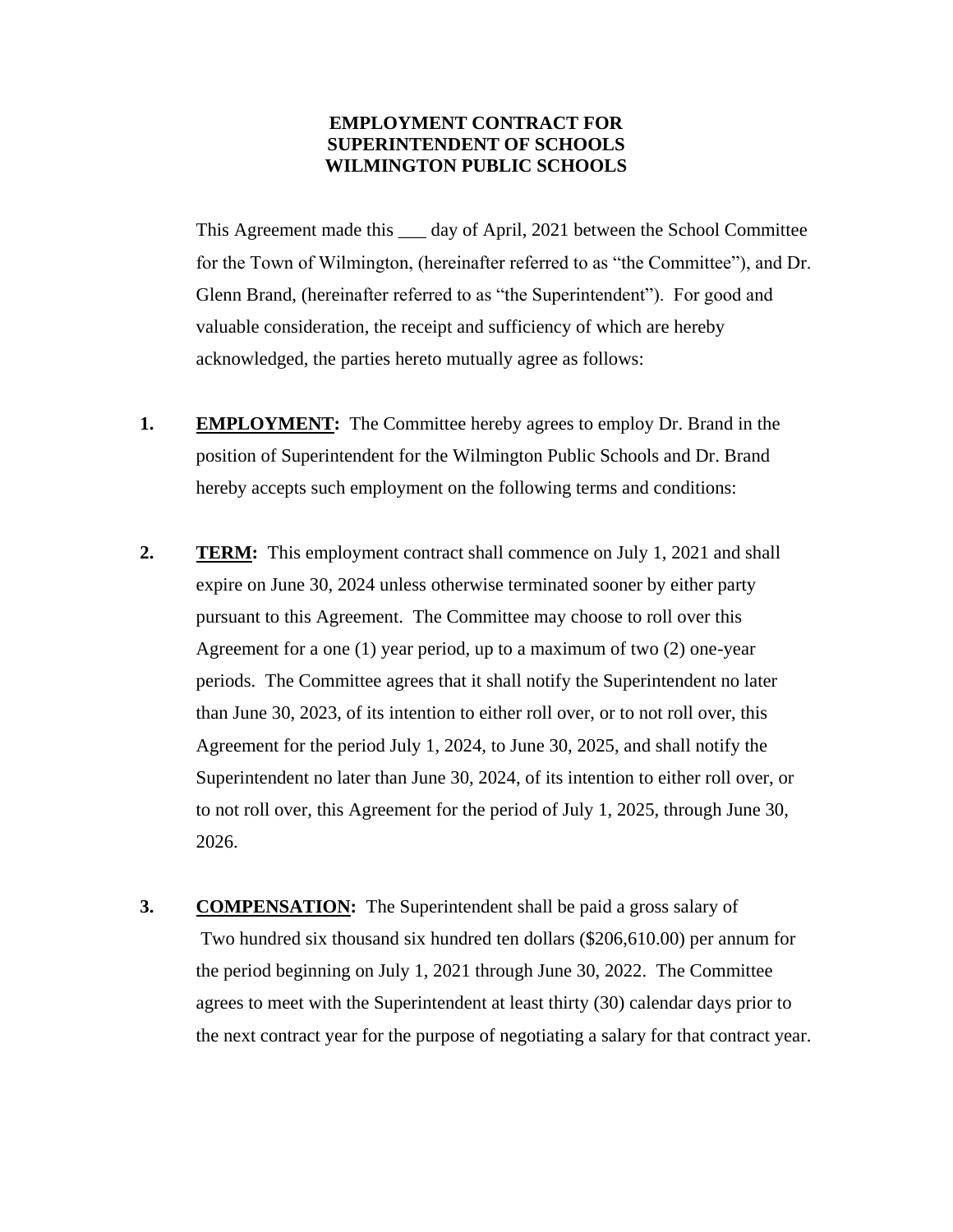**4. DUTIES OF EMPLOYEE:** The Superintendent shall faithfully, diligently and competently perform the duties and responsibilities of Superintendent as provided by law, herein and as outlined by the Committee and shall serve as the Executive Officer of the school system. He shall fulfill other general laws and regulations of the Commonwealth and all of the terms and conditions of this Agreement. He shall comply with the policies and procedures of the Committee and shall serve and perform such duties at such time and places and in such manner as the Committee may from time to time direct.

### **5. TERMINATION OF EMPLOYMENT CONTRACT BY THE**

**SUPERINTENDENT:** The Superintendent shall have the right to terminate this Agreement before the term of its completion by giving three (3) months' notice in writing to the Committee prior to the desired termination date. Said notice shall be sent to the Committee by certified mail, return receipt requested, addressed to the residence of the Chair of the Committee at the time said notice is sent. Both parties to this Agreement may agree to notice of less than three (3) months if requested by the Superintendent.

#### **6. TERMINATION OF EMPLOYMENT CONTRACT BY THE**

**COMMITTEE:** The Committee may dismiss the Superintendent at any time prior to the expiration date of this Agreement for inefficiency, incapacity, conduct unbecoming a superintendent, insubordination, moral misconduct, or other good cause. Any dismissal of the Superintendent will require a simple majority vote of the Committee members. The Committee will notify the Superintendent of the basis or bases for the contemplated dismissal and will provide him with an opportunity to meet with them prior to any official action being taken. Any meeting between the Committee and the Superintendent will take place in Executive Session. The Committee will provide the Superintendent with fourteen (14) calendar days' notice prior to any meeting.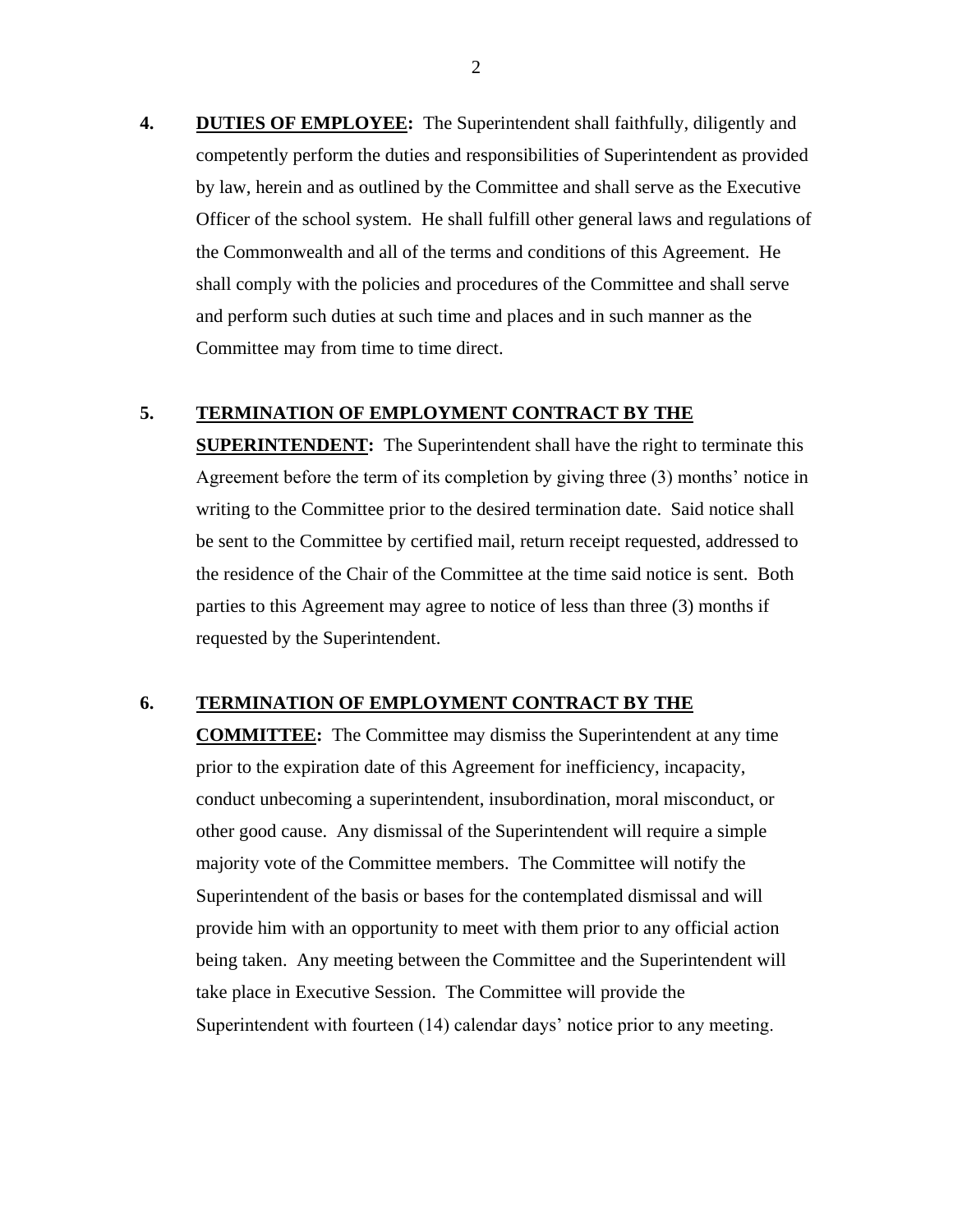"Good cause" shall mean any grounds put forth by the Committee which are not arbitrary, irrational, unreasonable, in bad faith or irrelevant to the sound operation of the school system. A dismissal by the Committee shall sever any and all rights that the Superintendent shall have under this Agreement (except payment for accumulated but unused vacation days) for the balance of the contract period subsequent to the dismissal, including, without limitation, any claim to compensation.

- **7. CONSULTATIVE WORK:** The Superintendent may undertake and engage in consultative work or academic teaching assignments for which he may receive outside compensation; provided, however, that such activities do not in any manner interfere with the performance of his duties under this Agreement, violate any of the provisions of M.G.L. Chapter 268A or give the appearance of a conflict of interest. The Superintendent shall provide prior written notice to the Chair of the Committee before engaging in any consultative work.
- **8. CERTIFICATE:** The Superintendent shall furnish suitable evidence of an appropriate certificate qualifying him to act as Superintendent required by M.G.L. Chapter 71, Section 38G and further agrees to maintain said certificate in good standing throughout the term of this Agreement.
- **9. PROFESSIONAL ASSOCIATION AND DUES:** The Committee agrees to reimburse the Superintendent for MASS professional association dues. The Committee will reimburse the Superintendent for attending local and out of town workshops and other professional improvement sessions.

# **10. FRINGE BENEFITS:**

**(a) Vacation:** The Superintendent shall be entitled to four (4) weeks' vacation per contract year. The Superintendent may carry over ten (10) days of vacation per contract year. The Superintendent shall give notification to the Chair of the Committee of his intent to take any vacation. The Superintendent shall be entitled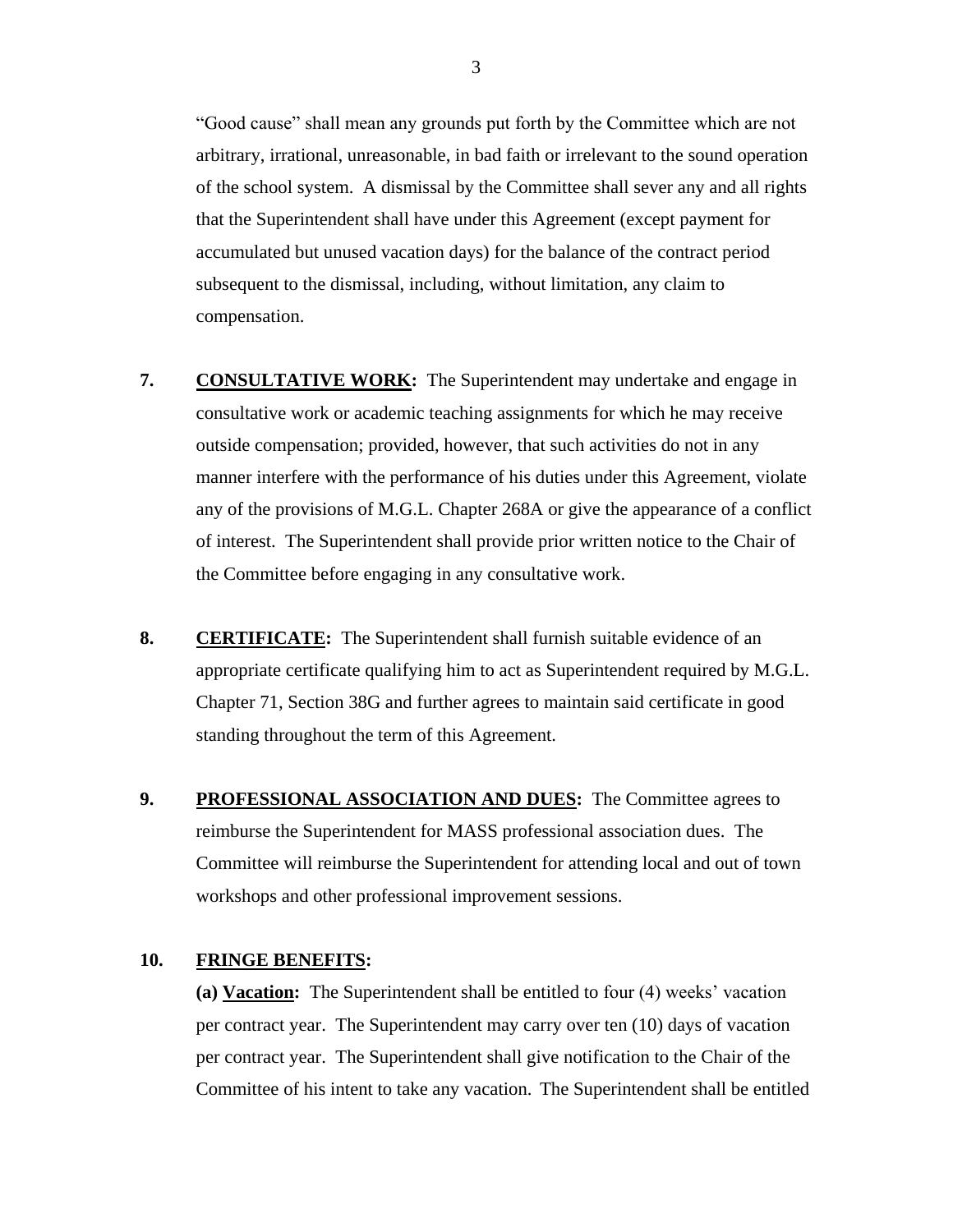to reimbursement, at the then current per diem rate, for all such unused vacation days upon expiration of this Agreement.

**(b) Tax-Sheltered Annuities:** The Superintendent shall have the opportunity to participate in a tax-sheltered annuity program to the same extent it is offered to other professional employees within the Wilmington Public Schools. The Committee does not contribute toward employee tax-sheltered annuities.

**(c) Health Insurance:** The Superintendent shall be entitled to participate in the health and dental insurance as offered to other professional employees for the School Department of the Town of Wilmington.

**(d) Sick Leave:** The Superintendent shall be entitled to an allowance of twenty (20) sick days per contract year for work days missed due to personal illness or injury which may be accumulated from contract year to contract year up to a maximum of one hundred eighty (180) days. The Superintendent shall be allowed to use up to ten (10) days of accrued sick leave per contract year for time to care for a sick family member. Family members shall be restricted to parents, parentsin-law, spouse, children, or a family member residing in the same household. The Chair of the Committee, upon the request of the Superintendent may extend coverage for family illness days to other members of the employee's family who are ill. The use of family illness days shall be charged against sick leave and carries all the implications, requirements and responsibilities of sick leave.

**(e) Personal Leave:** The Superintendent shall be entitled to three (3) days of personal leave each contract year. Personal leave may not be accumulated from year to year.

**(f) Bereavement Leave:** The Superintendent will be allowed leave with pay for up to five (5) days at any one time in the event of a death in the immediate family. Immediate family is defined as follows: husband, wife, mother, father, son, daughter, brother, sister, brother and sister of spouse thereof, grandfather or grandmother of either the Superintendent or Superintendent' spouse. At the discretion of the Chair of the Committee additional time with or without pay may be allowed.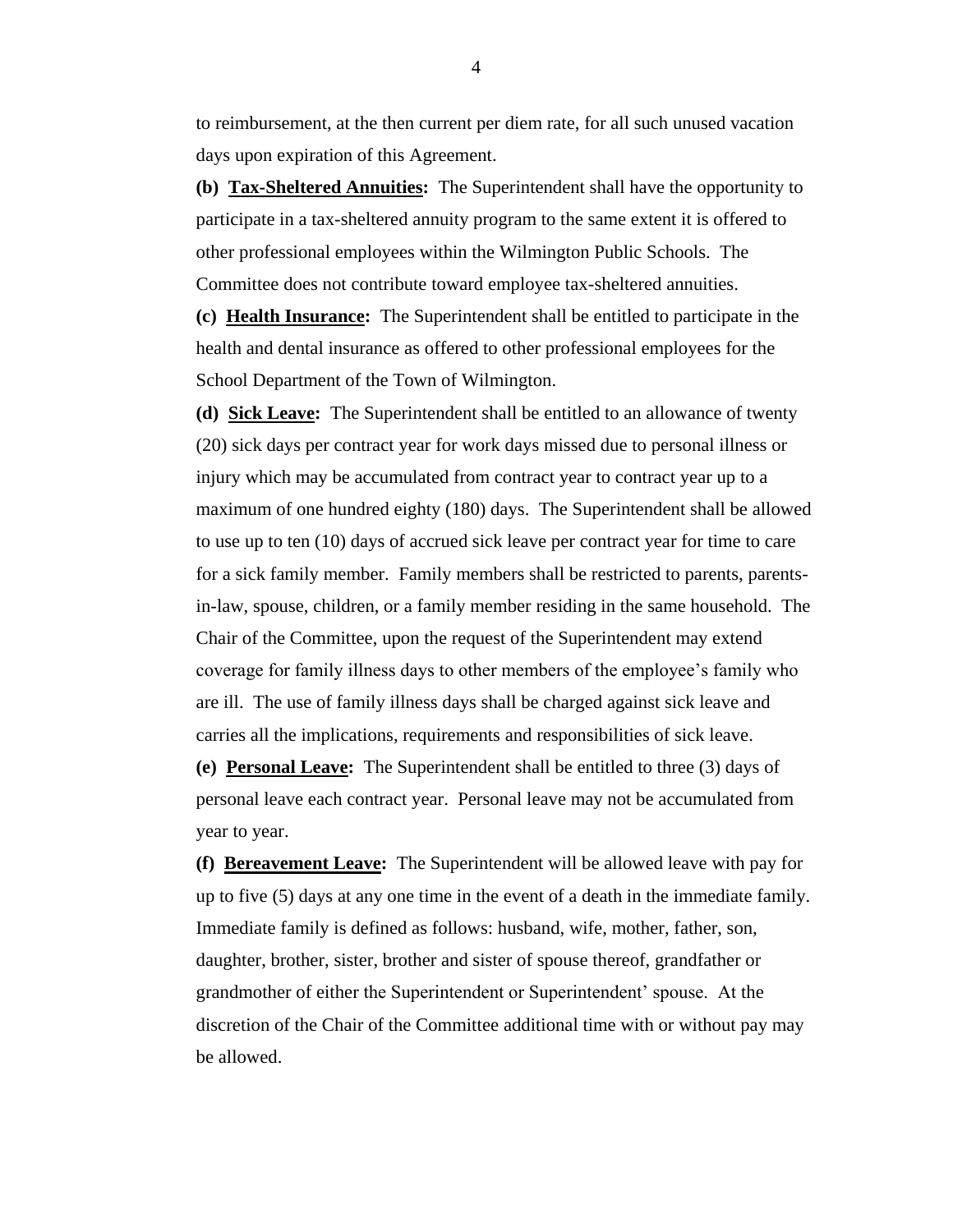**(g) Business Expenses:** The Superintendent shall be entitled to reimbursement for necessary business expenditures after submission of receipts. Business expenditures include, but are not limited to, reimbursement for mileage out of the school district at the then current IRS rate.

**(h) Travel Allowance:** The Superintendent shall receive an annual travel allowance of five thousand dollars (\$5,000.00). Travel allowance is not subject to submission of travel receipts.

**(i) Cell Phone Allowance:** The Superintendent shall receive an annual cell phone allowance of one thousand dollars (\$1,000.00).

- **11. PERFORMANCE:** The Superintendent agrees to fulfill all aspects of this Agreement. Any exceptions to said fulfillment shall be by mutual written agreement between the Superintendent and the Committee. Said exceptions shall be in writing signed by all parties.
- **12. EVALUATION:** Subject to the requirements of the Open Meeting Law, the Committee shall annually evaluate the Superintendent's performance and his working relationship with the Committee. The Superintendent will be evaluated by the Committee pursuant to the educator evaluation regulations (603 CMR 35.00) adopted on June 28, 2011, or as modified. The Superintendent shall be entitled to append his written comments or reflections concerning the evaluation to the document prior to its insertion in his personnel file.
- **13. WARRANTY OF CREDENTIALS:** The Superintendent warrants the validity of the credentials and experience represented to the Committee in pursuit of this position and any material misrepresentations made therein may constitute grounds for dismissal.
- **14. ENTIRE AGREEMENT:** This Agreement represents the entire agreement between the parties and there are no inducements, promises, terms, conditions or obligations made or entered into by either party other than those contained herein.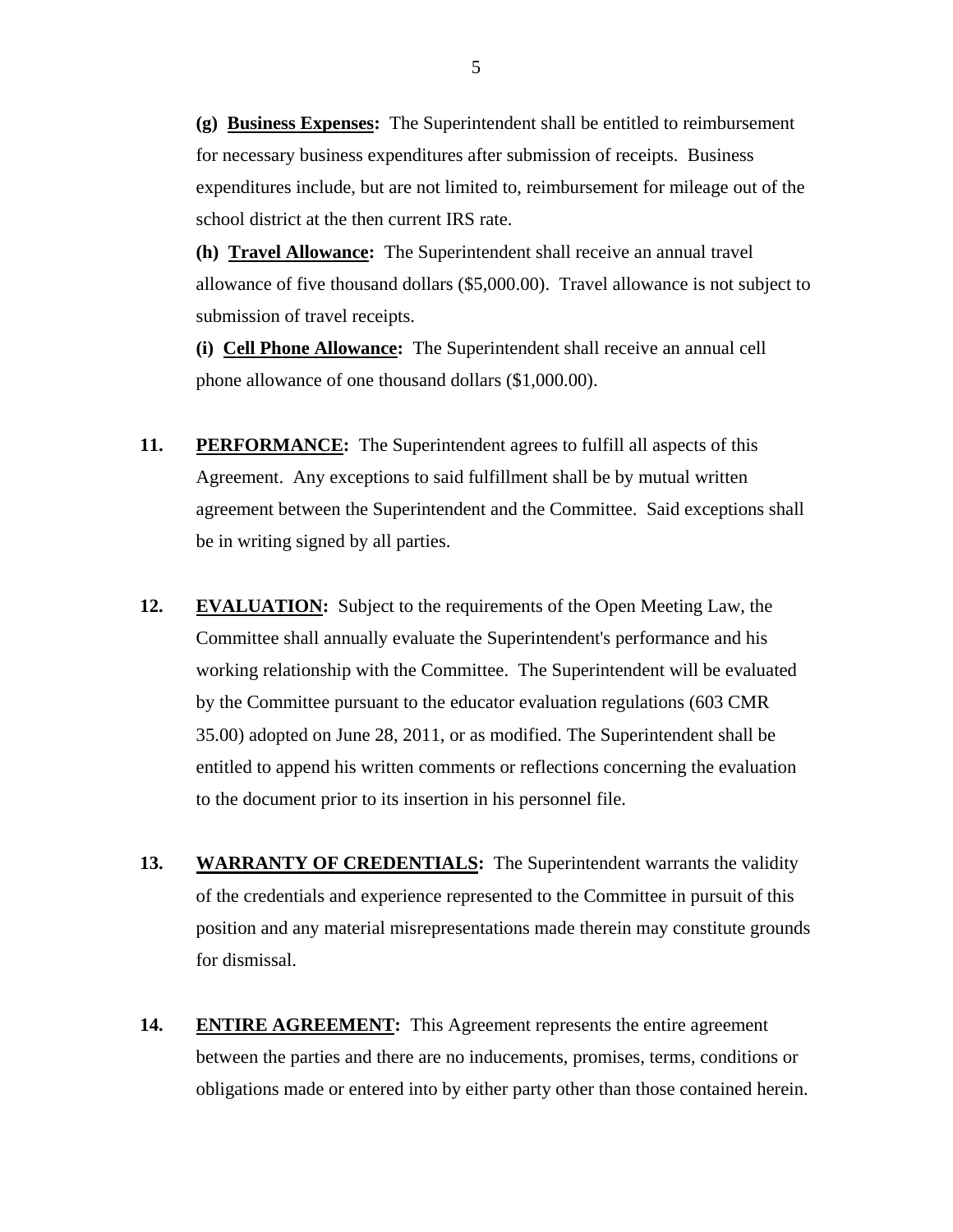Any amendments to or changes in this Agreement shall be in writing and signed by both parties to be enforceable.

- **15. INVALIDITY:** If any part of this Agreement is invalid or contrary to law, it shall not affect the remainder of such Agreement and said remainder shall be binding and effective against all parties.
- **16. INDEMNIFICATION:** The Committee agrees to indemnify the Superintendent against any uninsured financial loss arising out of any proceeding, claim, demand, suit or judgment by reason of alleged negligence resulting in bodily or other injury to any person or in damage to the property of any person while the Superintendent is acting within the scope of his employment or under the directions of the Committee.
- **17. ARBITRATION**: Any disputes as to the meaning, application or interpretation of the provisions of this Agreement will be resolved through binding arbitration pursuant to the American Arbitration Association's (AAA) Employment Dispute Resolution Rules and shall not be subject to litigation in court. The party demanding such arbitration must file for it within thirty (30) days of the act or omission alleged as the contract violation. In any challenge to a discharge of the Superintendent, the Arbitrator's remedial authority shall be limited to an award for back pay damages for the balance of this contract term after the discharge and shall not include authority to reinstate the Superintendent to any position.

IN WITNESS WHEREOF, the parties hereunto signed and sealed this Agreement and a duplicate thereof this \_\_\_ day of April, 2021.

# SUPERINTENDENT OF SCHOOLS

By: \_\_\_\_\_\_\_\_\_\_\_\_\_\_\_\_\_\_\_\_\_\_\_\_\_\_\_\_\_\_ \_\_\_\_\_\_\_\_\_\_\_\_\_\_\_\_\_\_\_\_\_\_\_\_\_\_\_\_

Dr. Glenn Brand Date

6